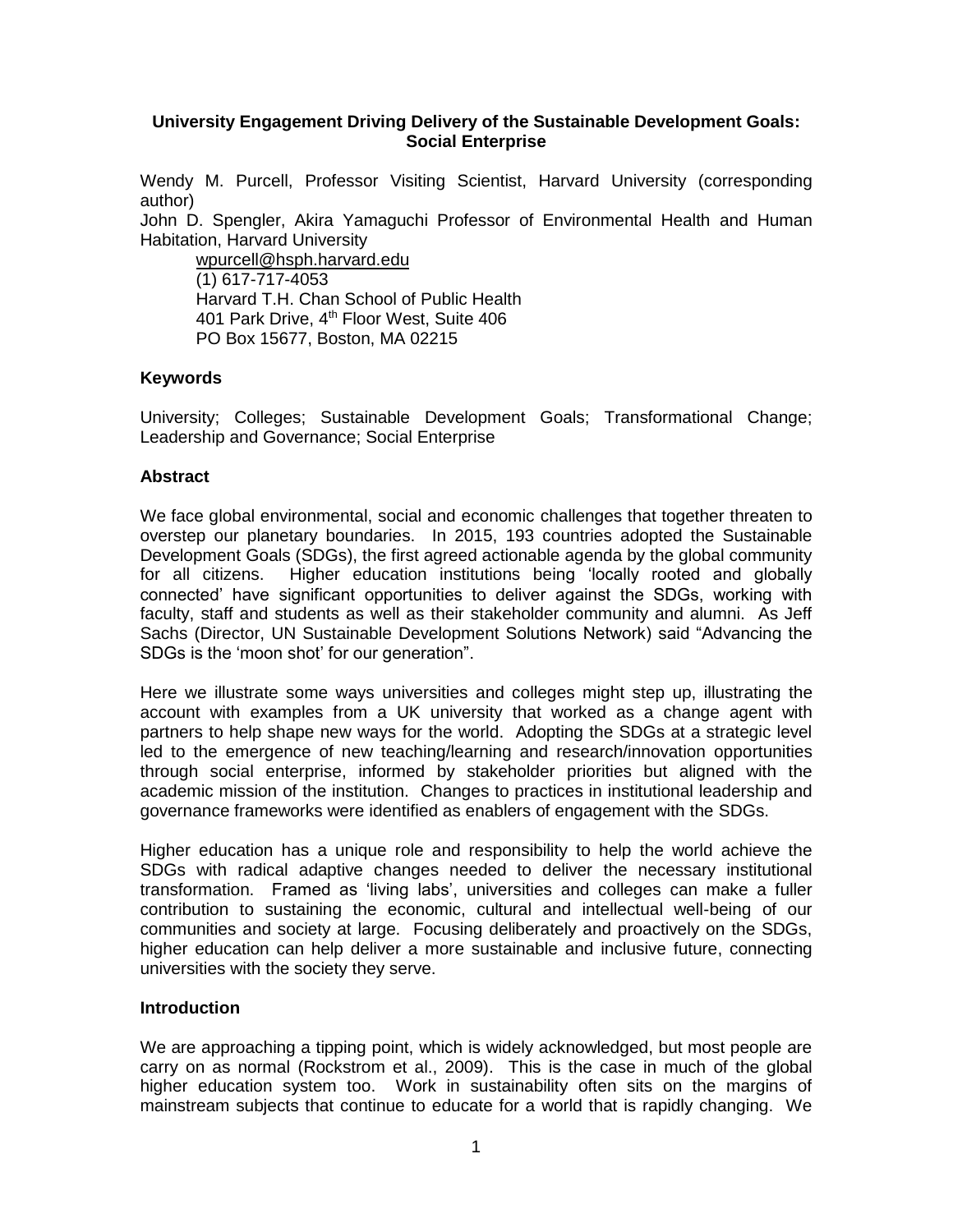need a more adaptive approach to higher education, helping to facilitate a more equitable society and a better world by working with partners in public, private and plural sectors to accelerate change and co-create a sustainable future (Cortese, 2003). The SDGs can be a powerful compass to help guide the transformation of universities, orienting both the university as an organization as well as its academic pursuits. In this way, higher education can become an engine of transformational sustainability, and play a critical role in developing solutions through multi-stakeholder collaboration and partnerships.

The ability of universities to deliver on the SDGs demands that they adapt to this new global agenda for change (Purcell et al., 2019). With the first and second missions of a university reflecting respectively teaching/learning and research/innovation, other spheres of activity are often relegated to a 'third mission' (Vorley and Nelles, 2008) or considered 'other' in audits of institutional activity. We posit that working towards the SDGs should not be a third mission for a university, rather it could be considered *the* mission, with institutions using the SDGs as a lens through which to view their academic undertakings. Examples of university-led SDG projects abound and are showcased on an annual basis through the International Conference [http://ic-sd.org/.](http://ic-sd.org/) But is higher education acting fast enough? Are the changes sufficiently deep? Given the pace and scale of change signaled by the SDGs across multiple domains, universities can do so much more.

In seeking to promote the delivery of the SDGs we must not endanger university autonomy, neutrality and role as a knowledge-driven community of practice. Rather, faculty, staff and students of an institution should continue to pursue their activities while at the same time turning their attention to connect their work with the 2030 Agenda for sustainable development

[\(https://sustainabledevelopment.un.org/post2015/transformingourworld\)](https://sustainabledevelopment.un.org/post2015/transformingourworld). Tensions may of course result, for example, between institutional goals, cultural preferences, and individual and organizational drivers (Bridgman, 2007) which can in turn impact on the availability and application of resources and effort. Perhaps the greatest challenge is to foster engagement throughout the organization, and thereby potentially confront the academic independence of individual departments. With calls for more inter- and transdisciplinary working to address the systemic nature of the SDGs, it is important that this is not heard or enacted as 'anti-disciplinary'. Disciplines need to be nurtured in order that they can collide in interesting ways, much like the best jazz comes from disciplined musicians.

The pan-institutional transformation required to develop an SDG-engaged university can also challenge traditional academic leadership models. The management model dominant in most universities and colleges is a hierarchical, formal authority structure, with variable levels of governance shared with faculty. This bounded hierarchy is not well-positioned to support the radical collaboration necessary to accelerate delivery of the SDGs. The established governance systems and process may not be able to support organizational reform at scale, while also preserving those matters, they were set up to manage such as quality and risk. Thus, we may need to develop a *"second operating system devoted to the design and implementation of strategy, that uses an agile, network-like structure and a very different set of processes"* [\(Kotter, 2012\)](https://hbr.org/2012/11/accelerate) but complementing the traditional system. New models of leadership and governance that better reflect the innovation ecosystem based on human creativity and collaboration are required (Purcell et al., 2017; Purcell, 2019). New ways of working will need to operate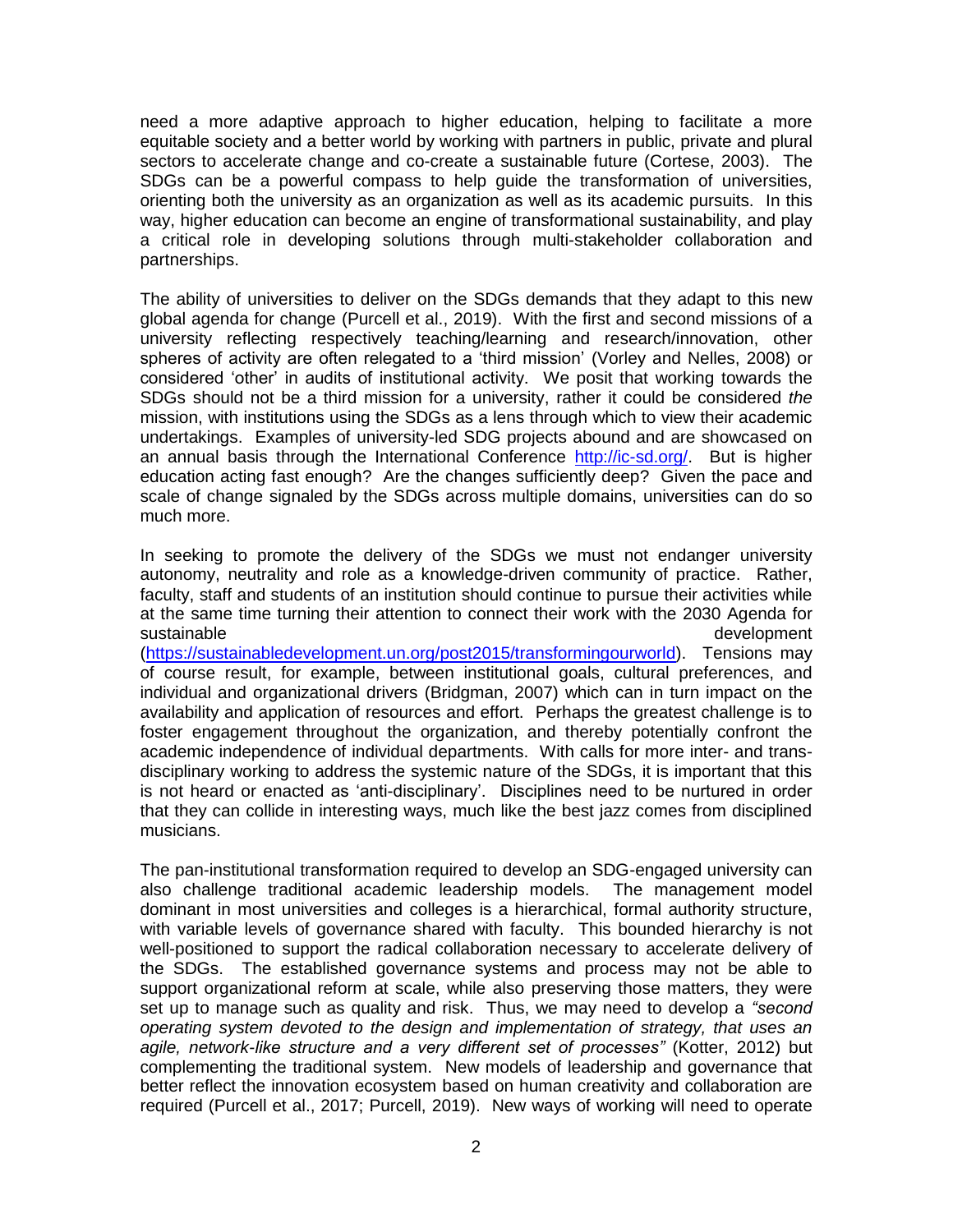within established systems, but support individuals connecting with others in groups, with peer-to-peer exchanges characterized by dialogue and co-creation and ideas flowing across institutional barriers. Purcell (2019) described the senior management hierarchy of a university undergoing wholescale mission-led transformation as one operating system and the community of project-based social networks as a second more agile system driving innovation. Here we describe some models developed by a UK university as vehicles for collaboration in support of delivery against the SDGs.

Higher education has societal responsibilities to inspire future entrepreneurs to embrace social responsibility, and to support and add value to the communities they serve. However, universities traditionally have had little engagement with the social enterprise sector. Here, we take a deep dive into the case of a public university in the UK (over the period 2007-2015) that adopted sustainability at a strategic level to secure institutional differentiation in a disrupted global market (Purcell et al., 2016; Purcell, 2014; Purcell, 2013). Plymouth University's (PU) mission-led transformation became a catalyst for change in regional business across the South-West of England, in the City of Plymouth, across the regional health system, and wider community. Students and faculty became involved in real-world projects of local/global benefit driving up student engagement and employability as well as research funding and impact. Embedding the SDGs into the curriculum with entrepreneurship activated leadership by students and supported futureready students as the next generation of scholars and leaders (Purcell, 2018). Given the importance of social enterprises to the global economy in creating sustainable communities, we have highlighted examples of PU's work in this domain in its operations and academic domains of the university.

### **Social Enterprise and the SDGs**

Social enterprises are increasingly important to the global economy in creating more sustainable communities given their resilience to disruptive and recessionary pressures as well as their focus on addressing societal needs (Chahine, 2016). However, while their positive community impacts are recognized, their contribution to sustainable growth and place-making is not being fully realized. Universities are increasingly playing a key role in the transformation of the social and economic environment, particularly in a cityregional context (DIUS, 2008). Florida (1999) noted the role of universities in *"enabling infrastructure for technological and economic development*." With the concept of 'anchor institutions', described as "*civic, cultural and intellectual institutions which contribute to the cultural, social and economic vitality of cities"* (Maurrasse cited in The Work Foundation, 2010), universities can leverage against the key assets of place to create and sustain value, placing an increased emphasis on capturing and building stronger relationships between universities and cities.

While the Organization for Economic Co-operation and Development (OECD, 1999) noted that *"there is no universal, commonly accepted definition of Social Enterprise",* they do share common features. The UK Department for Trade and Industry identifies social enterprises as "*Business with primarily social objectives whose surpluses are principally reinvested for that purpose in the business or community, rather than being driven by the need to maximize profit for shareholders and owners."* (DTI, 2001). Social enterprise can include cooperatives, charities which trade, mutual societies and other forms of organizations involving a range of staff from salaried employees, voluntary workers, users and supporting organizations including local public authorities as partners in the same project. The Social Enterprise Coalition stated that "*Social enterprise is a*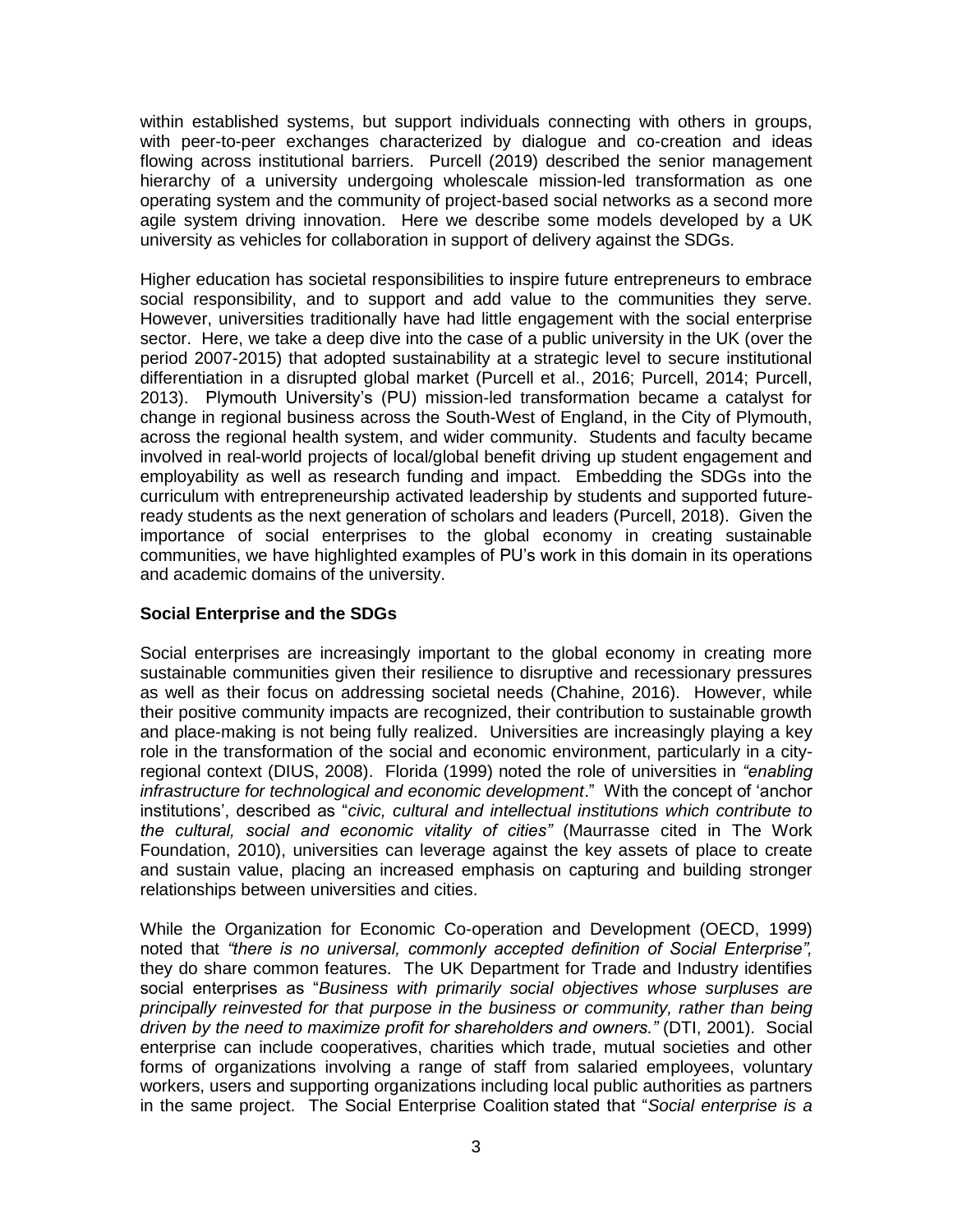*business model which offers the prospect of a greater equity of economic power and a more sustainable society, by combining market efficiency with social and environmental justice; social enterprise is the business model for the 21st century"* (Social Enterprise UK, 2012). There are keen opportunities for collaboration between for-profit businesses and mission-driven individuals and organizations with social enterprises falling in the middle ground between traditional commerce and traditional charity. This is reflected in the lack of specialized structures for social enterprises in many countries, relegating them into one of the two traditional structures of non-profit versus for-profit (Kerlin, 2010; Chahine, 2016). The International Co-operative Alliance [\(https://ica.coop\)](https://ica.coop/), which represents just one part of the social enterprise sector, has 240 organizations across 990 countries representing over 800 million members as employees, customers or by association. The sheer size of the sector and its societal potential led the United Nations to declare 2012 as the International Year of the Co-operatives (UN, 2012).

The UK has been at the forefront of developing and supporting social enterprise, with the first set up in Rochdale in 1841 being a cooperative that allowed those who shopped with them to become members and share in the profits of the business – a practice which continues to today through the Co-operative Group (see [http://www.rochdalepioneersmuseum.coop/about-us/the-rochdale-principles\)](http://www.rochdalepioneersmuseum.coop/about-us/the-rochdale-principles). Social enterprises represent over 5% of all business and 1% of GDP in the UK with the highest concentration (17%) in South West England where PU is based. Social enterprises are concentrated in areas of high deprivation, with over a third based in the top 20% of deprived communities (Social Enterprise UK, 2015). A key vehicle for social inclusion, 59% of UK social enterprises employ at least one person who is disadvantaged in the labor market, 40% are led by women, 40% have a director with a disclosed disability and 31% have Black and/or Asian Minority Ethnic directors (Social Enterprise UK, 2015).

The concept of shared value (Porter and Kramer, 2011) recognizes that societal needs, and not just conventional economic needs, define markets with policies and practices that enhance the competitiveness of a company also advancing the economic and social conditions in the communities in which it operates. Forming 'hybrid value chains' (Drayton and Budinich, 2010) the for-profit and citizen sectors can together remake global economies and create lasting social change. Universities offer a unique environment to bring together experts, students, volunteers and access to resources such as specialist facilities and equipment. The Witty Review (2013) called for universities to deliver an enhanced mission to sustain growth given their deep relationship with the economic, social and cultural life of the places in which they are based. Universities are acknowledged as 'urban innovation engines' and can champion a new approach to business creation, development and sustainability. By promoting a social enterprise approach, in partnership, a university can help support transformation in its city and wider region (The Work Foundation, 2008).

PU is largely based in South West England, a region with the highest density (17%) of social enterprises set up in the UK. This place-based asset presented PU with a local opportunity to extend its academic mission to include social enterprise, considered a natural extension of its overall vision of 'transforming lives through education and research'. Acting as a hub from which to develop the knowledge and skills needed to support social enterprises, the university engaged with local organizations, businesses, start-ups and charities to create opportunities for students and graduates as well as faculty and university staff. Drawing on its sustainability credentials (People and Planet, 2017); PU understood how social enterprise could further its approach to tackling the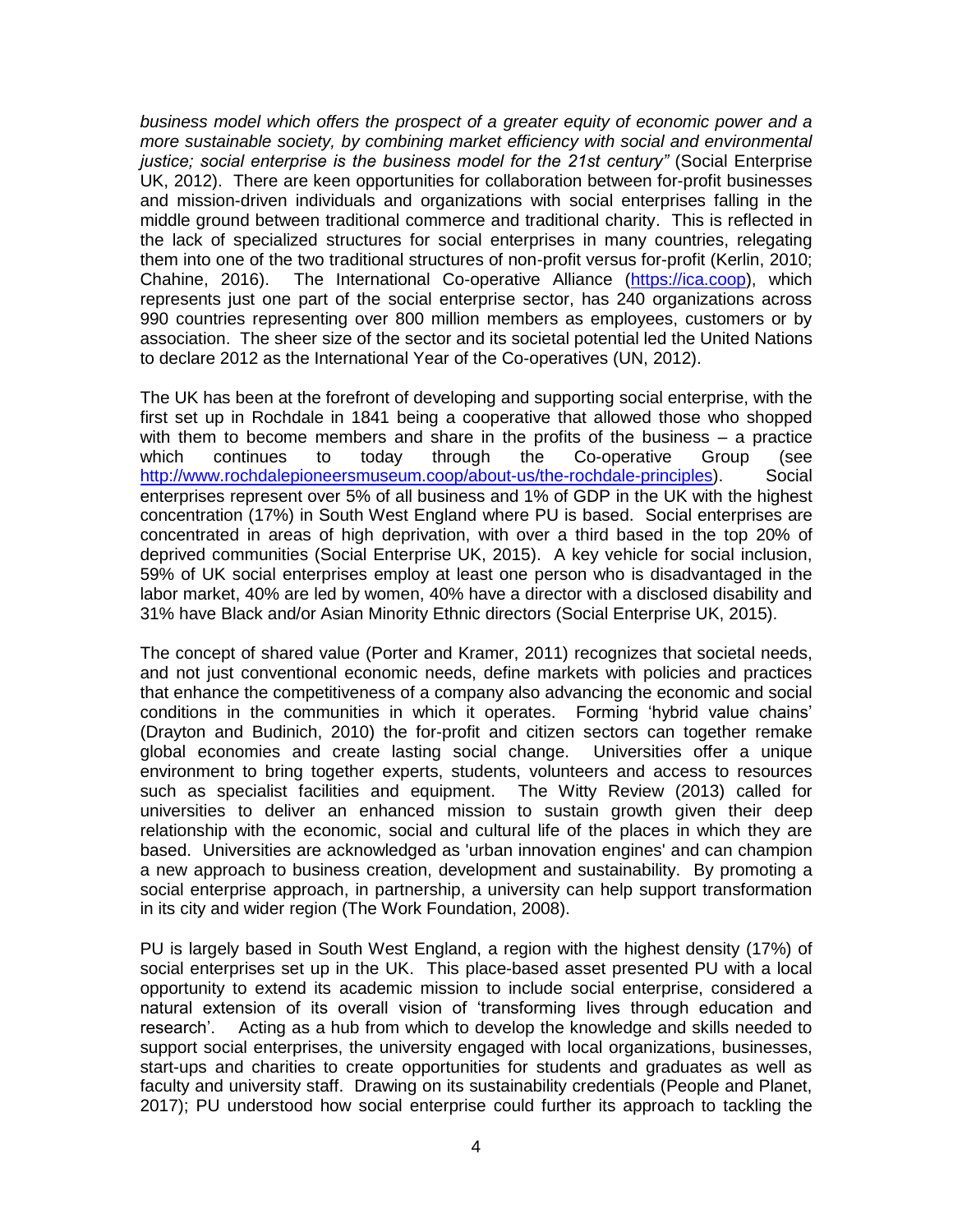SDGs and help create positive social impact as an agent of change in the region and beyond. We describe here some examples of this work in action over the period 2007- 2015.

### **Examples of Social Enterprise-based Projects in Pursuit of the SDGs**

# **1) Peninsula Dental Social Enterprise**

The Peninsula Dental Social Enterprise (PDSE) (see [https://www.plymouth.ac.uk/schools/peninsula-school-of-dentistry/peninsula-dental](https://www.plymouth.ac.uk/schools/peninsula-school-of-dentistry/peninsula-dental-social-enterprise)[social-enterprise\)](https://www.plymouth.ac.uk/schools/peninsula-school-of-dentistry/peninsula-dental-social-enterprise) was set up by PU to deliver dental care in some of the most deprived neighborhoods across the South West of England's in line its aim to tackle the extreme health inequalities in its community. PU established a social enterprise Community Interest Company (CIC) through its academic School of Dentistry to oversee clinical dental education and provide dental treatments and outreach services in four regional UK dental education facilities (Devonport, Derriford, Exeter and Truro). This was the first time a UK university had adopted a social enterprise business model to provide clinical education and practice.

PDSE's 235 students delivered 39,957 clinical procedures across 84,810 appointments in one year, with over 16,000 patients registered, and made a measurable positive contribution to public health in the region. Activities of PDSE went beyond dental treatment services, with dental students working with community groups, including local schools, people who are homeless, those with an addiction, and people with a learning disability, all as part of their registered curriculum (see [https://www.plymouth.ac.uk/schools/peninsula-school-of-dentistry/community-](https://www.plymouth.ac.uk/schools/peninsula-school-of-dentistry/community-engagement-team)

[engagement-team\)](https://www.plymouth.ac.uk/schools/peninsula-school-of-dentistry/community-engagement-team). Benefits included the development of dental professionals with a deep understanding of the socioeconomic challenges faced by many patients and the impact of oral health on overall well-being. For PU, the social enterprise was able to access new financial resources with PDSE able to secure training funds from the Clinical Deanery not available to the university directly; it was also able to apply for charitable and other support directly through its CIC structure. The PDSE was awarded a Green Gown Award in 2014, which recognizes exceptional sustainability initiatives taking place in universities and colleges throughout the UK, with the judges describing it as an "*outstanding example of innovation, enterprise and collaboration with communities through curriculum and structure*." PDSE also won the Social and Community Impact category at the 2015 Guardian University Awards in recognition of the significant number of people to have benefited from its work.

# **2) National Social Enterprise University Enterprise Network**

The Social Enterprise-University Enterprise Network (SE-UEN) (see [https://www.plymouth.ac.uk/schools/plymouth-business-school/social-enterprise](https://www.plymouth.ac.uk/schools/plymouth-business-school/social-enterprise-university-enterprise-network)[university-enterprise-network\)](https://www.plymouth.ac.uk/schools/plymouth-business-school/social-enterprise-university-enterprise-network) was launched by PU to serve as a national network and policy portal *"where social enterprise and best practice meet".* The SE-UEN worked across three axes: research; practice and creating and sustaining the sector. Launched in February 2012 by Lord Young, Enterprise Adviser to UK Prime Minister, and the National Centre for Entrepreneurship in Education (NCEE), the SE-UEN was supported by funds and in-kind donations from the private sector (Serco and the Co-operative Group), together with the NCEE and the Social Enterprise Mark Company; PU invited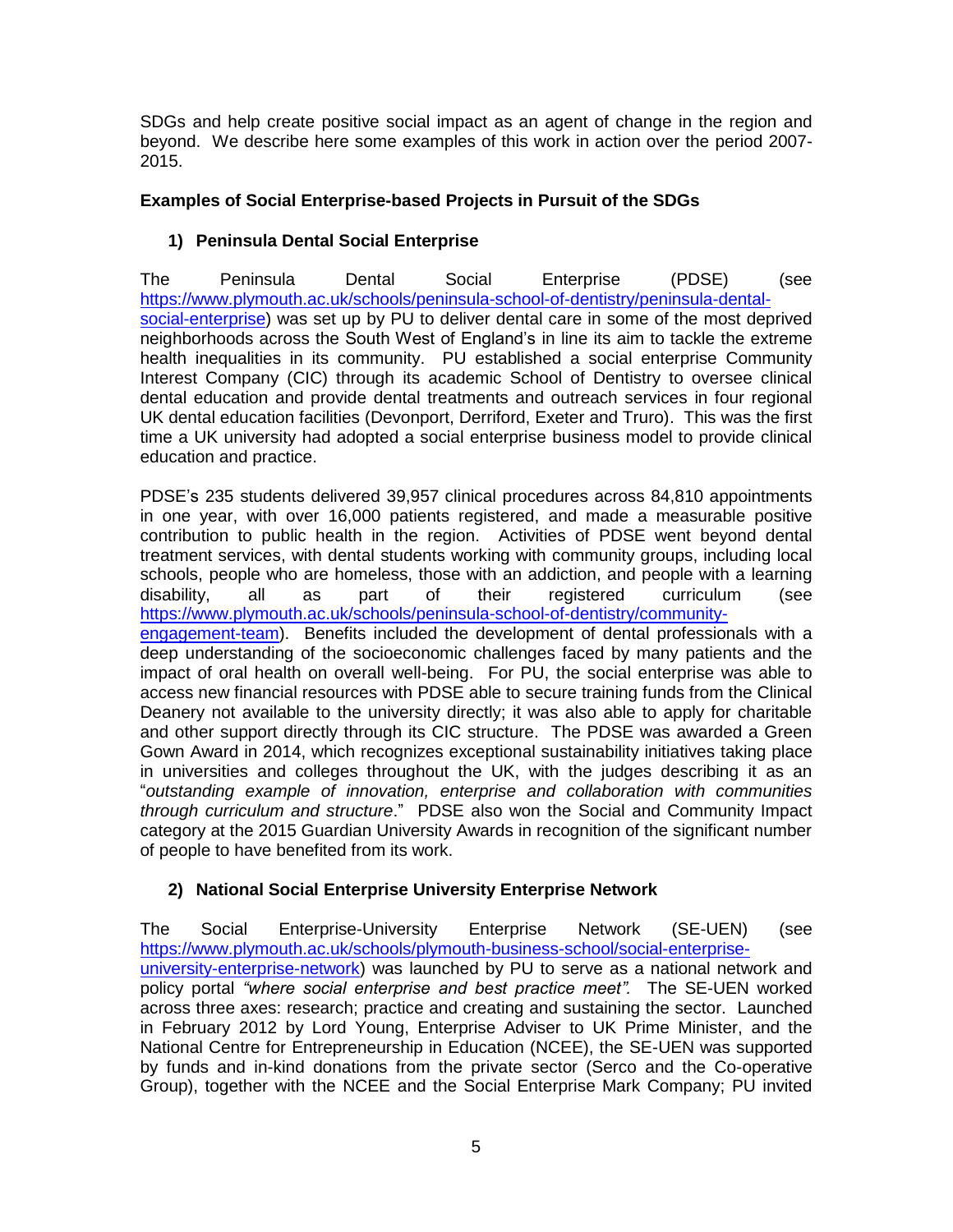the universities of Warwick, Northampton, Teesside and Salford to join the network given their activities in this field.

The vision for the network was to provide a national infrastructure to extend and exploit the value of social enterprise for social and economic benefit, to help shape national policy (see [https://www.plymouth.ac.uk/your-university/about-us/university](https://www.plymouth.ac.uk/your-university/about-us/university-structure/service-areas/social-enterprise)[structure/service-areas/social-enterprise\)](https://www.plymouth.ac.uk/your-university/about-us/university-structure/service-areas/social-enterprise) and provide targeted business advice, mentoring and support. It developed a common core curriculum module in social enterprise, accessible to all university students in the network, and launched an 'Inspiring Futures' accredited work-based learning course to help develop graduates grounded in the principles of social enterprise. Over the launch period February to April 2012 some 641 students undertook the 'Inspiring Futures' course and a further 460 put the course towards a graduate award. PU also launched a 'Social Entrepreneurs in Residence' scheme that offered support to students to develop their ventures. The SE-UEN undertook the national evaluation of the UnLtd Award Scheme (2009-2011), funded by the UK Higher Education Funding Council for England (HEFCE) that invested £1M into 200 new social ventures across 70 universities. It determined the ventures were more sustainable than other businesses, with 72% of UnLtd-supported social entrepreneurs still active after 5-years and survival rates of organizations supported by the School for Social Entrepreneurs Fellows at 66%; this compared with survival rates of UK business at 5-years of 47%. The SE-UEN determined that social enterprise is interdisciplinary and should not be confined to business studies, rather it should feature in other subjects and beyond the formal curriculum. The SE-UEN worked with partners, such as the Real Ideas Organisation and Enactus (see [https://www.plymouth.ac.uk/your](https://www.plymouth.ac.uk/your-university/about-us/university-structure/service-areas/social-enterprise)[university/about-us/university-structure/service-areas/social-enterprise\)](https://www.plymouth.ac.uk/your-university/about-us/university-structure/service-areas/social-enterprise) to deliver a range of workshops and large scale events including a conference on social investment (see [https://www.plymouth.ac.uk/whats-on/plymouth-vcse-conference-2016\)](https://www.plymouth.ac.uk/whats-on/plymouth-vcse-conference-2016).

# **3) Social Enterprise Mark**

In 2013, PU became the first HE institution globally to be officially classed as a social enterprise in its own right (see [https://www.plymouth.ac.uk/your-university/about](https://www.plymouth.ac.uk/your-university/about-us/university-structure/service-areas/social-enterprise)[us/university-structure/service-areas/social-enterprise\)](https://www.plymouth.ac.uk/your-university/about-us/university-structure/service-areas/social-enterprise) being awarded the Social Enterprise Mark – the UK's official certification that an organization is investing in social or environmental good [\(https://www.socialenterprisemark.org.uk/\)](https://www.socialenterprisemark.org.uk/). The university's social enterprise status helped the City of Plymouth to secure its position as one of the first Social Enterprise Cities in the UK (see [https://www.socialenterprise.org.uk/\)](https://www.socialenterprise.org.uk/), in recognition of the thriving social enterprise activity taking place largely through partnership with the university. The expertise of the university in social enterprise and higher education was recognized by the British Council which commissioned PU to undertake research on *'Social Enterprise in a Global Context: The Role of Higher Education Institutes (HEIs)'* catapulting the university's expertise onto the global stage with associated reputational gain for the institution.

# **4) Community Research Awards**

The President Vice-Chancellor's Community Research Awards scheme (CRA; see [http://www1.plymouth.ac.uk/research/CRA/Pages/Filming-The-Awards-2012.aspx\)](http://www1.plymouth.ac.uk/research/CRA/Pages/Filming-The-Awards-2012.aspx) was designed to connect PU's world class researchers with the local community, bringing together real world problems with the university's expertise to co-create solutions. In 2008/9, the program launched funding six community projects ranging from an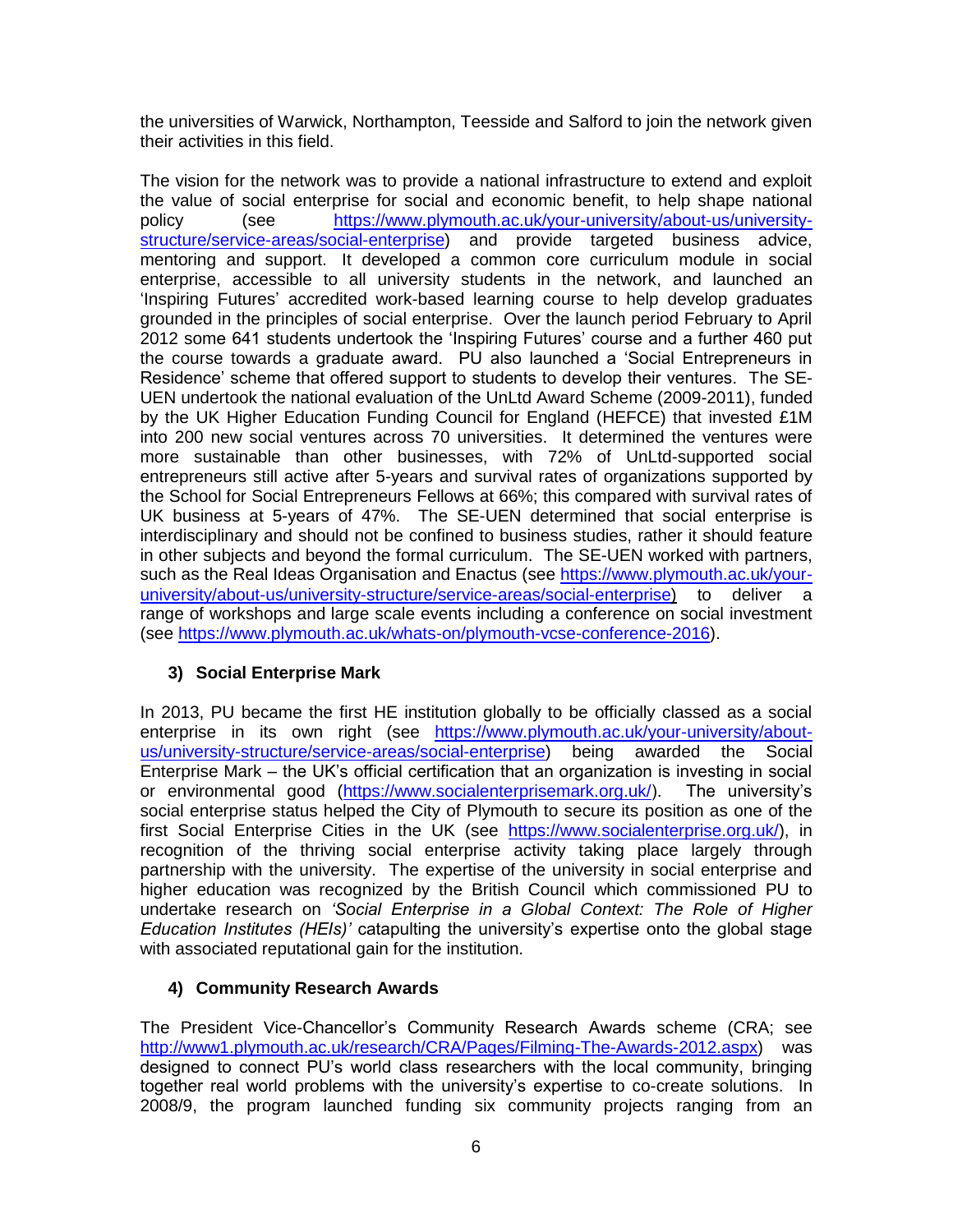investigation into water pollution in urban nature reserves, to examining the grieving process of young children to help prevent psychological ill health in later life. Some 30 research projects were funded over the five years of the scheme, with research questions related to spinal injuries, dementia, safety online and seaweed biodiversity to name a few, all helping local and regional community groups, charities and social enterprises.

In 2009/10 a CRA project carried out by researchers from the Faculty of Health working with the local branch of the Alzheimer's Society investigated experiences of an early diagnosis of dementia and the support received (see [http://www1.plymouth.ac.uk/research/CRA/Pages/2009.aspx\)](http://www1.plymouth.ac.uk/research/CRA/Pages/2009.aspx). Through interviews with people with dementia and their carers and focus groups with General Practitioners (medical doctors), the team highlighted the importance of a relationship-centered approach to providing support and the potential role played by a dementia champion. This led to a City-wide Dementia Action Alliance, a partnership of over 30 organizations, being established in 2011 which set out to work towards the City becoming a dementia friendly city; the scheme was a finalist in the national Alzheimer's Society Dementia-Friendly Awards 2015. The university went on to become the UK's first dementia friendly university (see [https://www.plymouth.ac.uk/research/voyage/dementia\)](https://www.plymouth.ac.uk/research/voyage/dementia) and one of the CRA research team became a national leader of the Dementia Friendly Communities Champion Group which reported to the UK Prime Minister. Further recognition came from the British Medical Journal, where a joint university and Devon Partnership NHS Trust initiative was named Dementia Team of the Year in 2015 in recognition of the work of dementia champions in care homes in Torbay. Another CRA went to Refugees First [\(http://www.studentsandrefugeestogether.com\)](http://www.studentsandrefugeestogether.com/) to help improve the skills, confidence and participation of refugees and asylum seekers in the City of Plymouth. Working with the university, Refugees First made a full transition from a voluntary organization to becoming a sustainable social enterprise. Locally rooted and globally connected in pursuit of the SDGs, the awards were wide-ranging, in some instances going far beyond the local area in influencing national policy and practice (see [http://www1.plymouth.ac.uk/research/CRA/Pages/Legacy-of-the-Awards.aspx\)](http://www1.plymouth.ac.uk/research/CRA/Pages/Legacy-of-the-Awards.aspx).

#### **5) Social Enterprise Incubation and Innovation Centers**

Drawing on PU's enterprise mission and role as an 'anchor' institution (The Work Foundation, 2010; Allan, 2015), within the landscape of SMEs, micro- and social enterprises across the South West of England, PU developed an organizational vehicle as an operating system termed the Growth Acceleration Investment Network (GAIN; see [https://www.plymouth.ac.uk/business-partners/gain\)](https://www.plymouth.ac.uk/business-partners/gain). Led by PU, its partners included the City Council, the Science Park, local Chambers of Commerce, business networks, entrepreneurs and investors; the two Local Enterprise Partnerships (LEPs: Cornwall and the Isles of Scilly; Heart of the South West) and a third LEP in the West of England were also part of the network. In the large geographically dispersed and predominantly rural area where PU was based, GAIN connected the university's knowledge base with those interested in working with it to accelerate the creation, growth and investment in high quality businesses and ideas to create wealth and jobs in the South West Peninsula in line with the SDGs. Through the GAIN, £100M of innovation assets were assembled under one portal offering local and regional incubation and business support. The innovation centers provided an environment within which knowledge transfer, business support mechanisms and growth activities could take place. The physical space was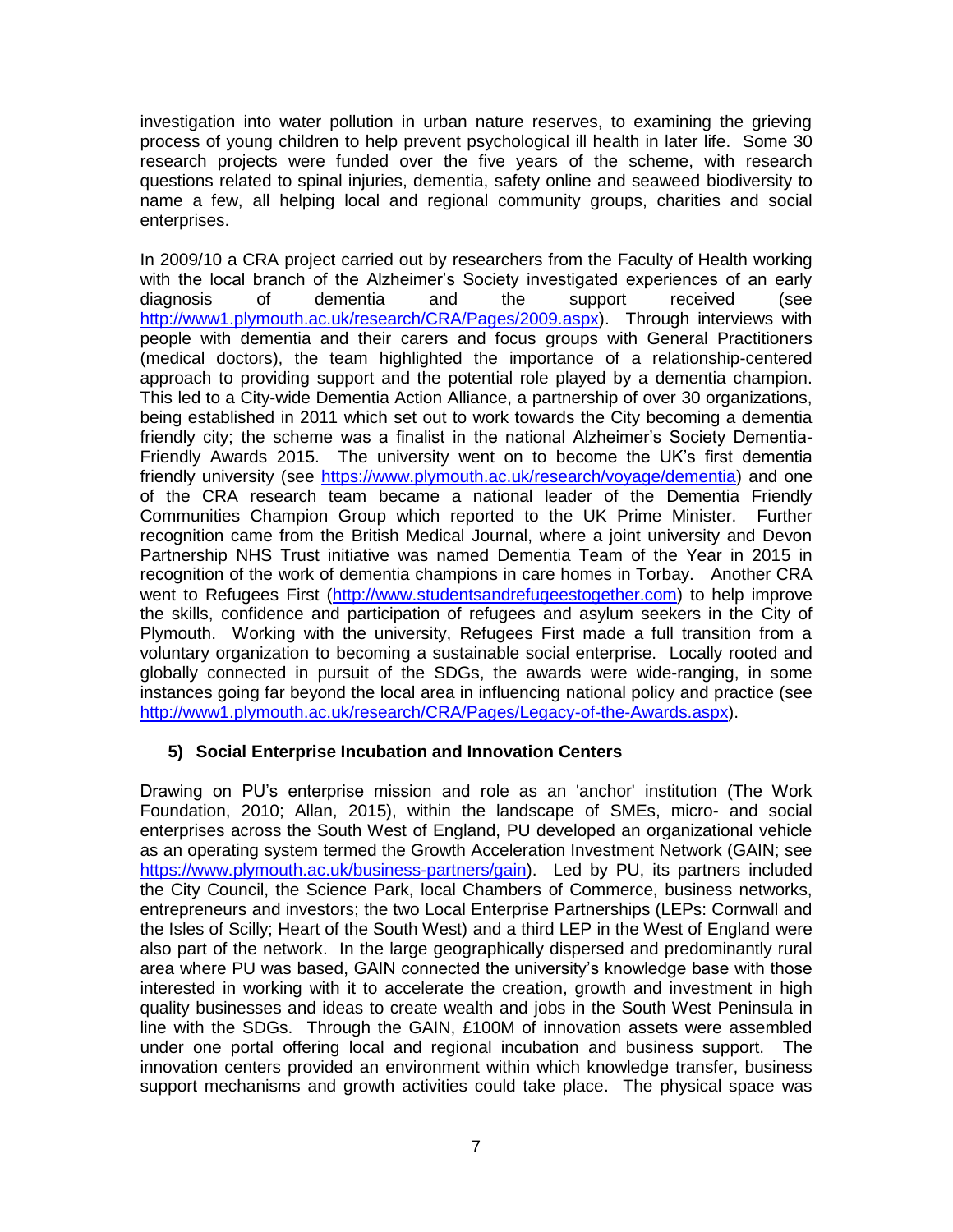designed to support a group of people to become an innovation community through conscious and careful stewardship.

# **6) Local Procurement Program**

PU launched a Sell-2-Plymouth (S2P) scheme to encourage local procurement, with a focus on social enterprise, joining a national £1BN procurement challenge. S2P was led by the university and included all the local public-sector bodies as partners with business support provided by the Federation of Small Businesses and the city's Chamber of Commerce and Industry. Some 5,157 businesses registered on the platform and, using a simple e-tendering process, could access public sector contracts up to the value of £20,000; this was later increased to several hundred thousand for some businesses. Through S2P the university commissioned several local businesses to deliver estate services, with the 'commission locally' ethos permeating all contracting decisions made: for example, in 2013/14, the university purchased some £24M of consultancy and sundry services from local businesses against previous spend of under £4M. Reflecting the university's successful leadership of S2P, PU was awarded the Times Higher Education Leadership and Management Award – an award given to higher education institutions for outstanding work in sustainable procurement. The £1BN procurement challenge was launched to encourage all UK universities to use their £7BN spend per annum to drive up local procurement to sustain local employment and drive down transport costs.

# **7) Graduate Placement Scheme**

In the South West of England, SME's make up 99% of employers with most having no staff other than the owner. The PU Graduate Internship program placed 274 interns into 151 businesses in its first year, of which 66% were retained in newly created graduatelevel jobs; some 20% of these businesses were social enterprises. The scheme increased the capacity and capability of these businesses to absorb graduate talent to drive business growth and help arrest the flow of graduate talent away from the South-West to London. Through the scheme, businesses received a subsidy of £1,450 to support employment costs, along with a free recruitment service offered by PU to support them identify the right graduate candidate. The flexibility of an internship enabled a business to gauge the caliber of a graduate's work in the short term, but also to assess the cost-effectiveness of creating new roles in a 'try before you buy' approach to recruitment. Graduates also cite this as a benefit, using internships as a platform on which to secure more long-term employment within an organization locally.

# **8) Faculty Promotion Criteria**

While a strategic mission to engage with the SDGs can be articulated, it is necessary to align incentives, bonuses and promotions. PU reviewed its Academic Staff Promotions criteria in line with its institutional mission and developed a route to Associate Professor (Reader) and full Professor based on excellence and impact in external engagement, which included the pursuit of work in line with the SDGs; this was offered as an equivalent route alongside the more traditional paths to promotion via teaching/learning and research/innovation. The criteria demanded the candidate evidence "*A substantial level of achievement in external engagement which may include consultancy, knowledge transfer and entrepreneurship, contribution to professional practice, working with commercial and/or community partners, not for profit organizations and/or social enterprises*". Although other universities have introduced wider promotion criteria to tie in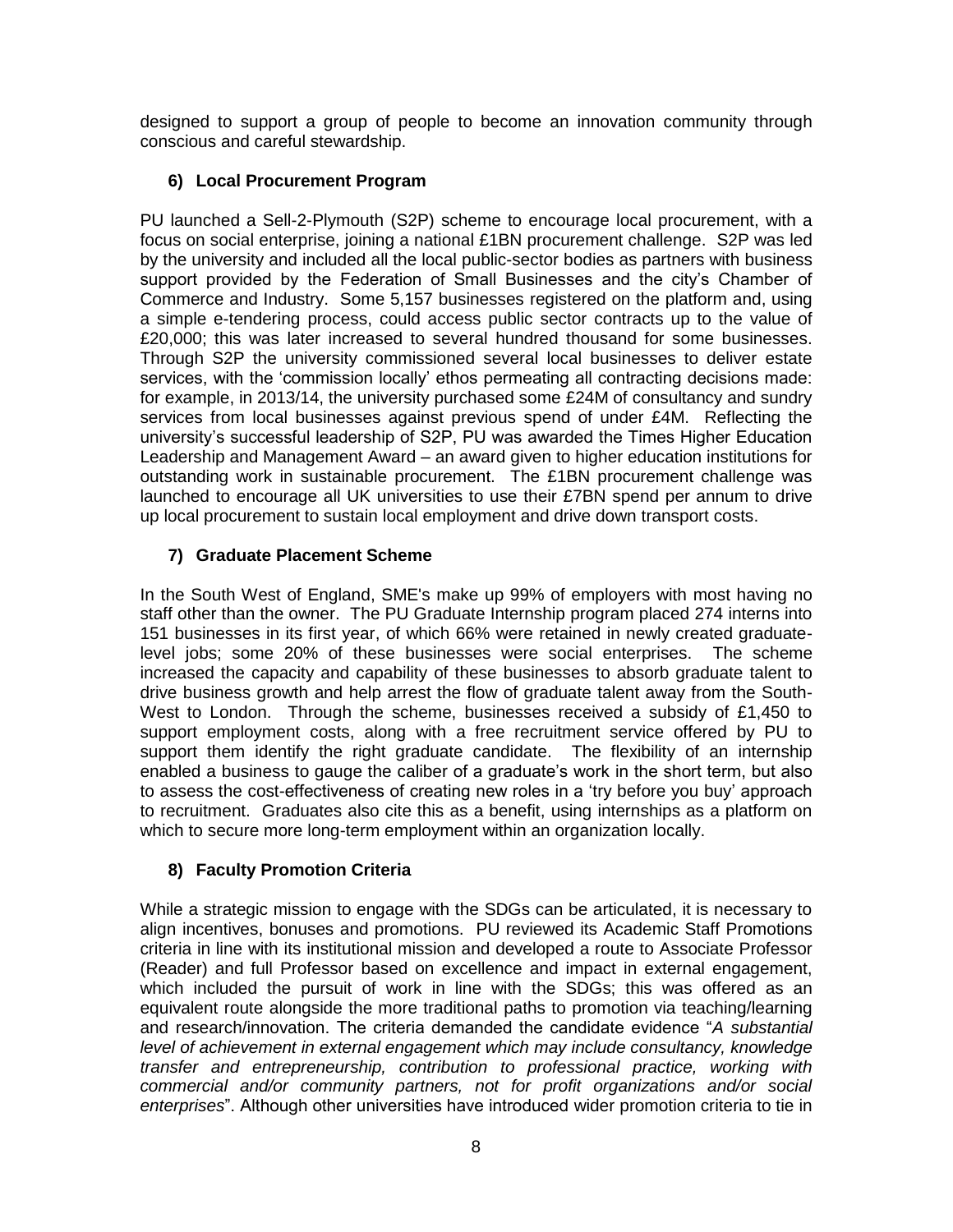with the UK's national Research Excellence Framework impact statements [\(http://www.ref.ac.uk\)](http://www.ref.ac.uk/), PU introduced this as an integral part of its strategic mission (Purcell and Chahine, 2019) in support of delivery against the SDGs.

#### **Discussion**

The SDGs represent a period of 'punctuated equilibrium' (Schot, 2007), and demand radical collaboration among public, private and plural organizations. In an increasingly uncertain global environment, the higher education sector can embrace social responsibility and support the communities it serves in a sustainable way. Using the SDGs as a lens to view the portfolio of work undertaken by a university, new opportunities for teaching/learning and research/innovation can emerge in support of sustainable development (Sterling, 2001). Using a case study of a UK university to exemplify the 'art of the possible', we drew attention to ways it adopted a community leadership role as part of its academic mission (Purcell and Chahine, 2019). By embracing the SDGs, PU leveraged a key asset of place to better serve its students, faculty, the local community and wider stakeholder group to deliver measurable social outcomes. The case offers examples of strategies that universities can apply to develop their academic portfolio to deliver against the SDGs. Without necessarily investing in new infrastructure, universities can leverage existing physical and social capital to foster increased innovation.

Drawing inspiration from PU's projects over the period 2007-2015, universities are called to redirect existing resources – including financial, physical, and human – to increase social impact in pursuit of sustainable development. While many hundreds of universities are already integrating social enterprise into curricula, career placements, and networking activities (Ashoka U, 2017), universities have more to do as agents of change. Indeed, the transformation of PU as a public university became a source of inspiration for the transformation of the local and regional community and the engine for a new order of social agreements through social enterprise and innovation (Hinske, 2017). Through its strategic vision, PU showed how universities can make a material contribution to the economic, cultural and intellectual well-being of a city and wider region and society at large as well as driving up its academic reputation and the student experience. For example, the university became the first higher education institution globally to be officially classed as a social enterprise and helped its community secure status as one of the first Social Enterprise Cities in the UK. This case highlights the role of social innovation as the university evolved to create academic value and societal value in the communities it served though social enterprise (Vorley and Nelles, 2008).

Leadership in delivery of the SDGs requires a different set of attributes defined by the connections an organization has locally and with the rest of the world and how it enables human flourishing and purpose. With the history of the 20<sup>th</sup> century intimately linked with the human construct of 'the firm' for creating money and meaning, in this new century leaders need to think differently and embrace the 'edgeless' organization as it bumps up against issues of energy, water, security, public health and so on as leaders are impacted by regulations and stakeholder activism. The construct of the 'hero' leaders and leadership as the preserve of the few must be challenged as no one individual leader can possibly possess either all the desirable capabilities or all the necessary information. Given the complexity of delivery against the SDGs, partnerships among organizations in the public-private-plural sectors will reflect hybrid value chains (Drayton and Budinich, 2010) and networked organizations that convene around shared purpose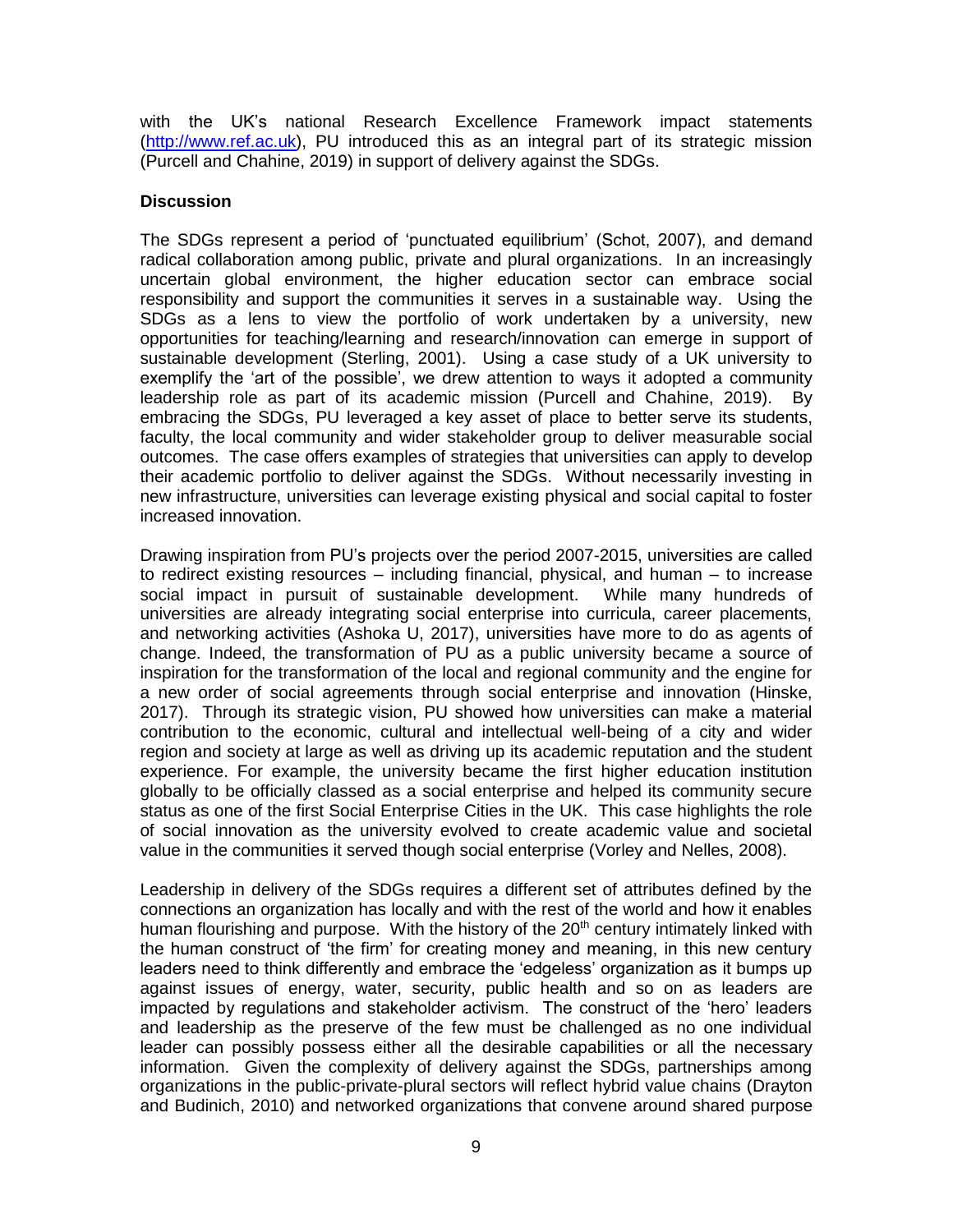to create value. Universities can position themselves appropriately in this new landscape, thinking at a systems level but acting entrepreneurially. Here, the SDGs as a global strategy can support organizations 'zoom out' to develop strategic vision and then 'zoom in' to action, working with others to pursue sustainable development.

Universities in the era of the SDGs need to be able to read the planet as well as the balance sheet. In this Fourth Industrial Revolution, characterized by unprecedented changes driven by new technologies and changing behaviors, universities bring a range of direct and indirect economic, environmental, human and reputational benefits to a city-region relevant to accelerating deliver of the SDGs. With 21<sup>st</sup> leaders found at all levels, distinguished by their ability to make progress in situations characterized by socalled VUCA (volatility, uncertainty, complexity, ambiguity) conditions, people can adopt the SDGs as their compass. Universities can help accelerate delivery of the SDGs and make sustainability 'just the way we do things around here'. Working around inherent organizational inertia include connecting the SDGs with the academic mission of an institution as well as establishing new vehicles that support multi-actor partnerships convened around shared purpose where people can co-create a new future where no one is left behind.

#### **Acknowledgements**

The authors are grateful for the background research undertaken by PU's team in the Office of the Vice-Chancellor during 2015-2016, for the intellectual space created by Professor Jack Spengler (Harvard University) and for the idea for PU to explore social enterprise as part of its enterprise mission shared by Judith Reynolds (SE-UEN) with Purcell as President Vice-Chancellor (2007-2015). The work of the faculty, staff, students, partners and wider stakeholder community of PU is also acknowledged as they focused their (social) enterprising efforts to creating *The* Enterprise University.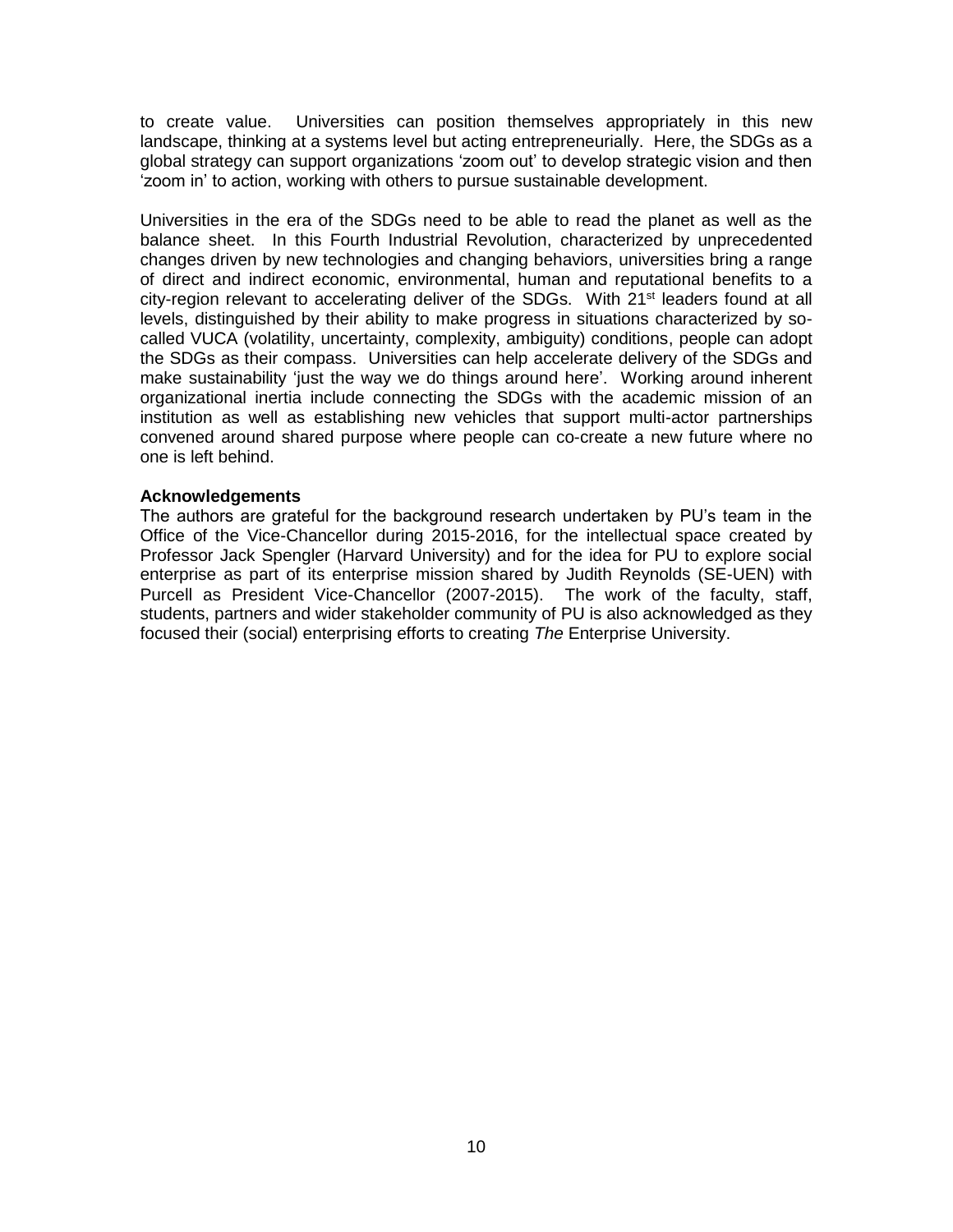### **References**

Allan, T. (2015). Universities as anchor institutions.

<http://blog.hefce.ac.uk/2015/03/16/universities-as-anchor-institutions/> Ashoka U. (2017) Four Keys to Campus Wide Change. Available:

[http://ashokau.org/blog/4 keys-to-campus-wide-change/](http://ashokau.org/blog/4%20keys-to-campus-wide-change/)

Bridgman, T. (2007). Freedom and autonomy in the university enterprise. *Journal of Organizational Change Management,* 20(4), 478-490.

Chahine, T. (2016). Introduction to Social Entrepreneurship. Taylor and Francis Group, CRC Press.

Cortese, A.D. (2003). The Critical Role of Higher Education in Creating a Sustainable Future. *Planning for Higher Education*, 31(3): p.15-22.

DIUS Department for Universities, Innovation and Skills (2008). A New 'University Challenge': Unlocking Britain's Talent. *The Stationary Office*, Crown Copyright, March 2008.

DTI Department for Trade and Industry (2001). Neighborhood Renewal Implementation Strategy. Crown Copyright, December 2001.

[http://webarchive.nationalarchives.gov.uk/20050301200859/http://www.dti.gov.uk/nrustra](http://webarchive.nationalarchives.gov.uk/20050301200859/http:/www.dti.gov.uk/nrustrategy/) [tegy/](http://webarchive.nationalarchives.gov.uk/20050301200859/http:/www.dti.gov.uk/nrustrategy/)

Drayton, B. and Budinich, V. (2010). A New Alliance for Global Change. *Harvard Business Review*, 12(5), 56-64.

Florida, R. (1999). Engine or Infrastructure: the university role in economic development. In L. Branscomb & F. Kodama (Eds.), Industrializing Knowledge. Cambridge, MA: MIT Press.

Hinske, C. (2017). Agreements of Transformation: Experience-based research exploring the patterns and specifics of societal-scale transformations in different cultures. *Environmental Research of the Federal Ministry for the Environment, Nature Conservation, Building and Nuclear Safety*; Germany.

Kerlin, J. (2010). A Comparative Analysis of the Global Emergence of Social Enterprise. *VOLUNTAS*: *International Journal of Voluntary and Nonprofit Organizations.* 21(2), 162– 179.

Kotter, J.P. (2012). Accelerate. *Harvard Business Review*, 90(11), 44-52.

OECD (1999). Social Enterprises. *Organisation for Economic Co-operation and Development.* Paris. <http://www.oecd.org/cfe/leed/socialenterprises.htm> People and Planet (2017). How sustainable is your university? <https://peopleandplanet.org/university-league>

Porter, M.E. and Kramer, M.R. (2011). Creating Shared Value. *Harvard Business Review*, 89 (1/2), 62-77.

Purcell, W.M. (2019). A conceptual framework of leadership and governance in sustaining entrepreneurial universities illustrated with case material from a retrospective review of a university's strategic transformation: the enterprise university. Chapter in Springer 978-981-13-8129-4, Kliewe et al. (Eds): *Developing Engaged and Entrepreneurial Universities.*

Purcell, W.M., Hendriksen, H.A. and Spengler, J.D. (2019). Universities as the engine of transformational sustainability toward delivering the sustainable development goals: 'living labs' for sustainability. *International Journal of Sustainability Education.* <https://www.emeraldinsight.com/doi/full/10.1108/IJSHE-02-2019-0103>

Purcell, W.M. and Chahine, T. (2019). Leadership and governance frameworks driving transformational change in an entrepreneurial UK university. *Leadership and Organizational Development Journal*, accepted for publication 7 February 2019, manuscript ID LODJ-07-2018-0280.R2.